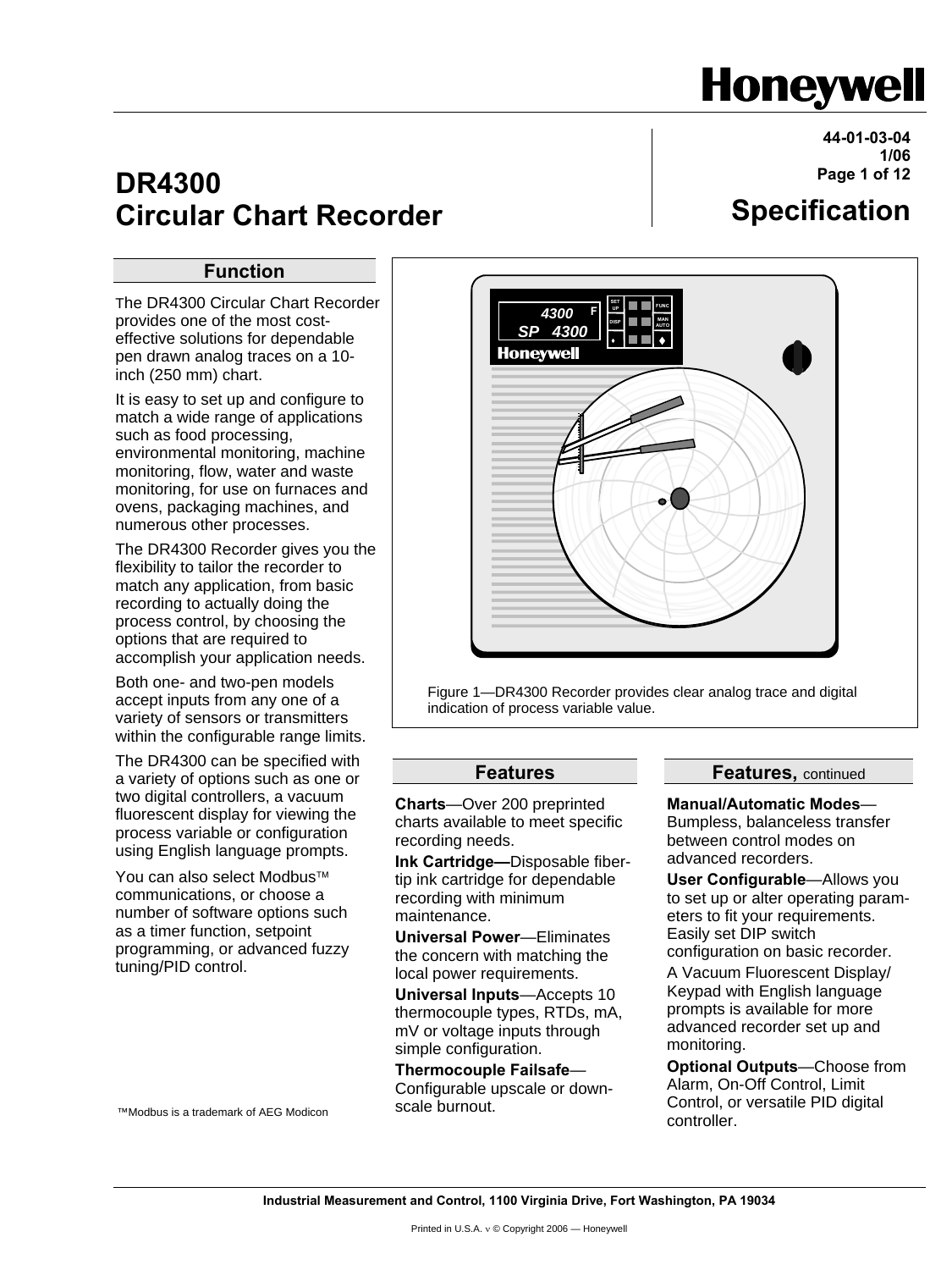#### **Features,** continued

**Accutune II™**—Provides a new, truly plug and play tuning algorithm, which will, at the touch of a button or through a digital input, accurately identify and tune any process including those with deadtime and integrating processes. This speeds up and simplifies start-up plus allows retuning at any setpoint.

**Fuzzy Logic**—This new feature uses fuzzy logic to suppress process variable overshoot due to SP changes or externally induced process disturbances. It operates independently from Accutune tuning. It does not change the PID constants, but temporarily modifies the internal controller response to suppress overshoot. This allows more aggressive tuning to co-exist with smooth PV response. It can be enabled or disabled depending on the application or the control criteria.

**Individual Pen Options**—Include Totalization, a Timer function, Digital Inputs, Auxiliary Output, and Setpoint Programming allowing the most flexibility to meet the application need.

**Quality/Support**—The DR4300 is backed up by a toll-free phone number for technical assistance.

**CE Mark**—Conformity with 73/23/EEC, Low Voltage Directive and 89/336/EEC, the EMC Directive.

#### **Options**

**Control Outputs**—One or two control outputs, PID-A, ON-OFF, or PD with Manual Reset.

**Solid State External Control Relay Outputs—**Optional outputs rated at 2 Amps at 120/240 V or 10 Amps at 120/240 V. Minimum load is 0.1 Amp.

#### **Options,** continued

**Auxiliary Output**—There is also a 4 mA to 20 mA current output available. If not used for control, it can be used to retransmit a process variable.

**Digital Inputs—**Two digital inputs for each pen channel are available. These inputs can be used to trigger the switchover to a second control setpoint or a pre-configured constant output if an external event causes contact closure. In addition, the digital inputs can be used to remotely reset the optional tolalizer or Limit Controller or set up as a trace.

**Alarm Selection—**None, one, or two relays to activate external equipment when preset high/low setpoints are reached.

**Modbus**™ **Communications**— Allows you to network your recorders to take advantage of overall monitoring of the system using an RS485 network.

**Ramp Soak Programming**— Allows configuration of up to four setpoint programs using a total of twenty-four ramp and soak segments. Run or Hold of program is keyboard or remote switch selectable.

**Totalize***r*—Totalizes a variable, such as a flow signal, on one or both pens. Provides a 6-digit digital display indication of the totalized value with reset capability. Totalizer allows the units of the totalized value to be different than the input units. A low value cutoff value can also be programmed for the totalizer.

**Limit Control***—*This model provides a latching relay that activates whenever the PV goes above (High Limit) or below (Low Limit) a preset setpoint value. An alarm message will be displayed when the output is activated. Reset is through a key on the front of the recorder or an optional

#### **Options,** continued

external switch. Only FM approved limit Control is available. In addition to this, the second relay output is available for an alarm or as a timer output.

**Timer—**Provides a configurable time period of 0 to 99 hours, 59 minutes. Alarm 1 is dedicated to be active at the end of the timeout period. Timer "start" is selectable as either the RUN/HOLD key or Alarm 2. The optional Digital Input can also be configured to start the Timer in addition to either the keyboard or Alarm 2. The Timer display is selectable as either time remaining or elapsed time.

**Transmitter Power**—24 Vdc transmitter output to power up to two transmitters.

**Door Options**—Choice of gray, blue, or black door with standard latch or optional lock. Standard acrylic window.

**Approvals—**UL, CSA, or combined UL/CSA, FM Approved Limit Controller.

#### **Digital Controller**

The DR4300 Recorder is available with an integral microprocessor-based single-loop PID controller for each pen.

A variety of output types—current, time proportional simplex or duplex control, with electromechanical relays, solid state relays, or open collector outputs are available.

Depending on the output type, users can configure the control action as ON-OFF, PID-A, or PD with Manual reset.

The recorder's display and keypad allows the user to quickly view what is happening with the process and to easily make changes, and with the door keypad these changes can be made without opening the recorder door.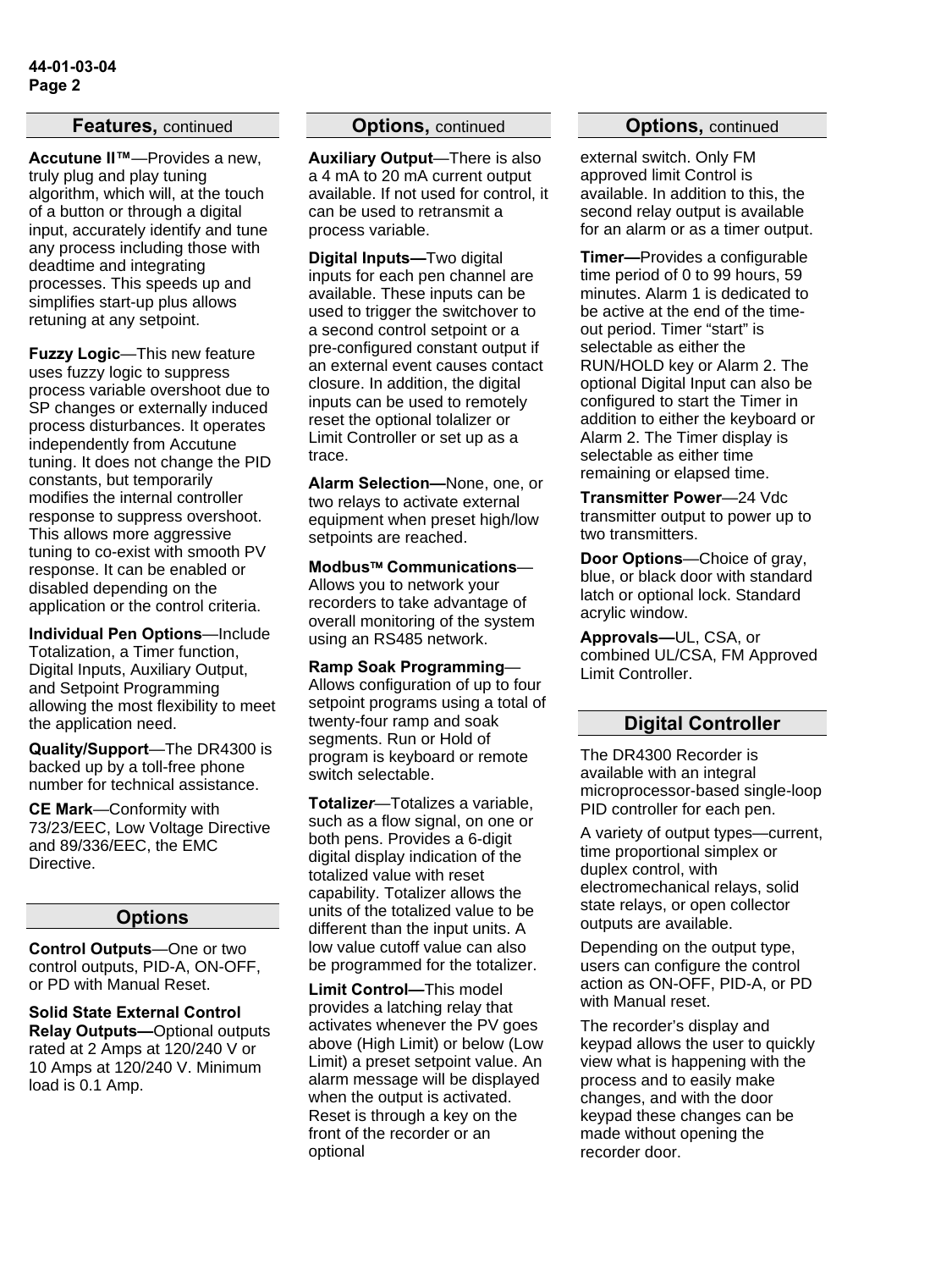#### **Outputs**

The following output types are available per the model selection guide:

- Electromechanical Relay
- Solid State Relay
- Open Collector Output

#### **Output Algorithms**

The DR4300 is available with the following output algorithms:

**Relay Simplex—**Provides On-Off or Time Proportional (relay) output. Electromechanical, solidstate or open collector outputs are standard; 2 amp or 10 amp externally mounted solid-state relay outputs are optional. One output available for alarm.

**Relay Duplex (Heat/Cool)—** Depending on which control algorithm you select, this duplex output type can provide on-off duplex or time proportional duplex. The time proportional duplex output provides independent PID tuning constants and two time proportional outputs: one for heat zone above the 50 % output, and one for cool zone below 50 % output. Alarming is not available

**Current Simplex—**Supplies proportional direct current output for final control elements that require a 4 mA to 20 mA signal. Both relay outputs are available for alarm.

**Current/Relay Duplex (Relay = Heat)**—Type of output using one relay for time proportional output for Heat control if PV is greater than SP and one 4 mA to 20 mA signal for cooling control if PV is less than SP.

**Relay/Current Duplex (Relay = Cool)**— Type of output using one 4 mA to 20 mA signal for Heat control if PV is greater than SP and one relay for time proportional output for cooling control if PV is less than SP.

#### **Control Algorithm**

Depending on the output algorithm you select, the recorder can be configured for the following control algorithms:

**On-Off—**Whenever the controlled variable deviates a predetermined amount from the setpoint, the recorder moves the final control element to either of two extreme positions. Hysteresis: 0 % to 100 %

*PID-A—*The recorder gives full response to Setpoint and Process Variable (PV) changes involving Gain (Proportional), Reset (Integral), and Rate (Derivative) effects. There is a fixed relationship between the value of the controlled variable and the position of the final control element. The adjustable Gain, Rate, and Reset Time tuning constants let you tailor the recorder's response to your process requirements.

*PD with Manual Reset—*The action is similar to the PID-A algorithm except the reset (Integral) value is entered as Manual Reset tuning constant instead of Reset Time. The manual reset value eliminates offset by shifting the PD calculated output upscale or downscale to return the recorder variable to the setpoint.

#### **Microprocessor Controlled Recording**

Both the chart and the pen are driven by stepper motors controlled by the microprocessor for precise operation. This allows for configurable chart speeds without the need to change motors or gears. The microprocessor uses the configured range selection and input data to determine the proper pen position and then accurately positions the pen to the correct chart position without the need for slidewire feedback or drive cables. This provides for accurate and reliable data recording.

#### **Operator Interface/Configuration**

Since microprocessor control replaces the previous electromechanical recording mechanisms, the configuration of the recorder is determined primarily by its software. For the basic recorder the configuration is easily set up by selecting the pre-configured range, actuation, and chart speed.

An optional display, using English language prompts, provides additional flexibility to select other chart ranges, input actuation, control or alarm parameters, chart speeds, plus other software features.

An upper and lower display allows the user to view the process variable (PV) and, by key selection, the control setpoint, control output, deviation from setpoint, totalizer, Setpoint Programming operation information, time remaining or elapsed time on the timer and the status of Accutune, as desired. In the Setup mode, digital displays are preempted by prompts and values for entering the configur-ation data. Indicators light to show which input channel PV is being displayed, which output relay is active, the selected temperature unit, and the recorder's mode of operation.

The configuration data and display actions are selected using an integral keypad.

An optional keypad on the door allows changes without the need to open the door of the recorder.

The display can also be set to toggle between Input 1 and Input 2. The display can also be set to blank (turn off) if the operator does not want to see a displayed value.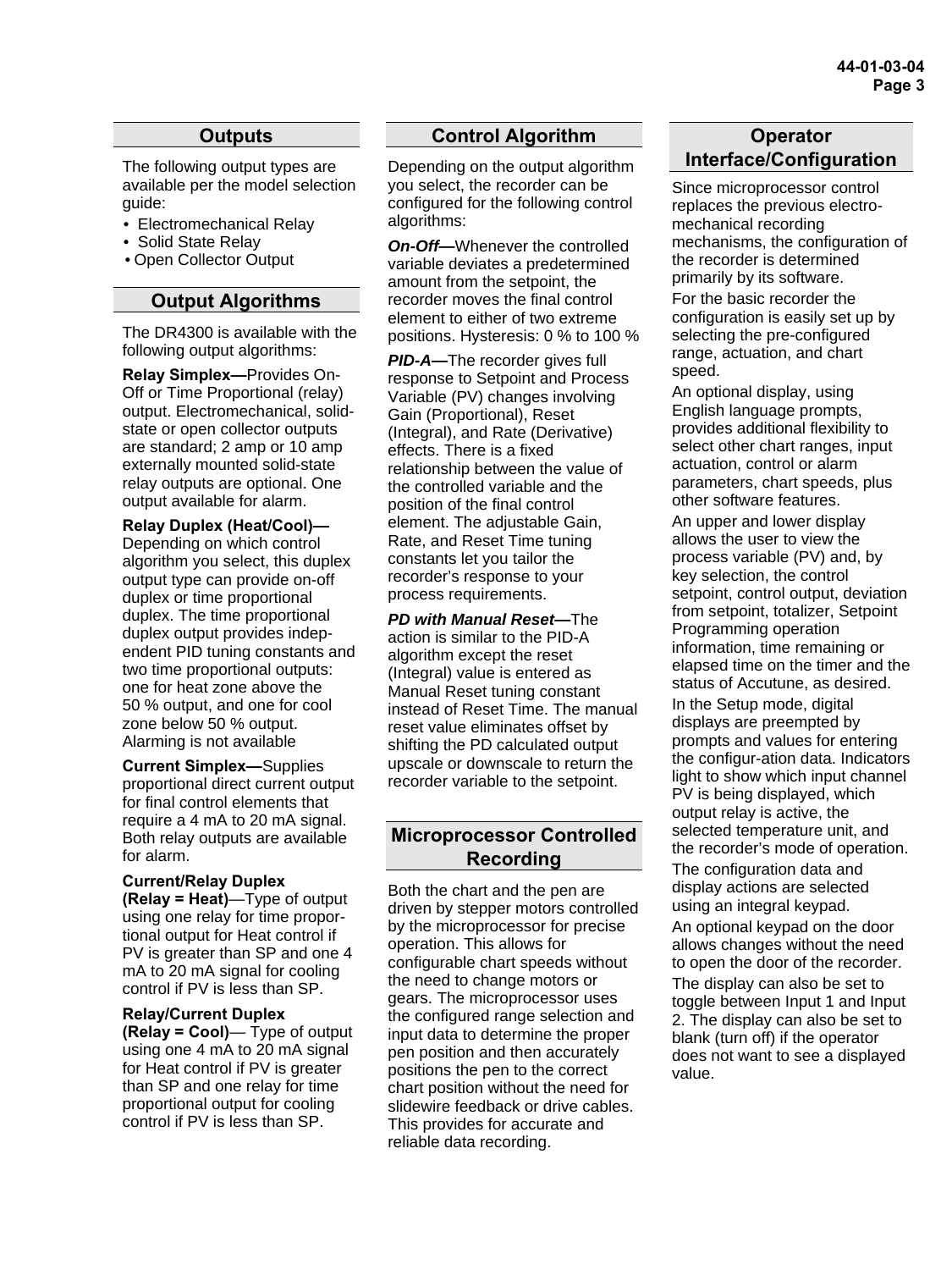#### **Input Processing**

The input can be one of any standard low-level electrical signals which can be selected by the user.

Ranges are either pre-configured or, by using the display/keypad, expanded and compressed within the range limits to meet the specific measurement needs.

Users can select upscale or downscale break protection for most actuations.

Input samples are taken at a rate of once every 0.33 seconds. Each input is isolated from the other to insure that the signals do not affect the other inputs.

A digital filter value of 1 second on the basic recorder provides input signal smoothing or with the display, this can be changed from 0 seconds to 120 seconds of filtering to match the application need.

The basic recorder provides a wide selection of linear and nonlinear inputs for the user to select which one best meets the need. By adding the display, a full range of selections is available to the user. The non-linear inputs can be set so the microprocessor linearizes the input, thus allowing mixed input actuations for two pen models to record the process variable on a linear chart. This can be bypassed by recording on a non-linear chart.

#### **Control Modes**

The recorder can operate in the following modes:

*Manual Mode—*when switched to manual mode, the recorder holds its output at the last value used during automatic operation and stops adjusting the output for changes in process variable*.* 

*Local Automatic Mode—*The recorder uses the local setpoint and automatically adjusts the output to maintain the setpoint at the desired value.

#### **Diagnostics**

Each DR4300 has built-in diagnostics that check critical recorder operations and provide error detection or messages to alert the user of potential faults. This self test is run each time the recorder is powered up.

In addition to this, a built-in step pattern test can be run on demand to insure proper pen and chart drive motor operation; this draws a special test pattern on the chart thus providing a record of the recorder's proper operation.

#### **Construction**

All DR4300 recorders are manufactured with a rugged, durable, molded case designed to withstand most industrial environments. This case and the standard NEMA 3 door are designed to protect the internal electrical components from harsh industrial environments. The recorder comes standard with an acrylic window.

Knockouts in the side and bottom of the case accept conduit connections for convenient wire entry of power, inputs, and outputs. Individual boards for each input allow the user to easily service each input separately, add an additional input to a single pen recorder and to avoid problems with isolation of each signal.

The removable connectors also allow for easier servicing without having to disconnect the field wiring.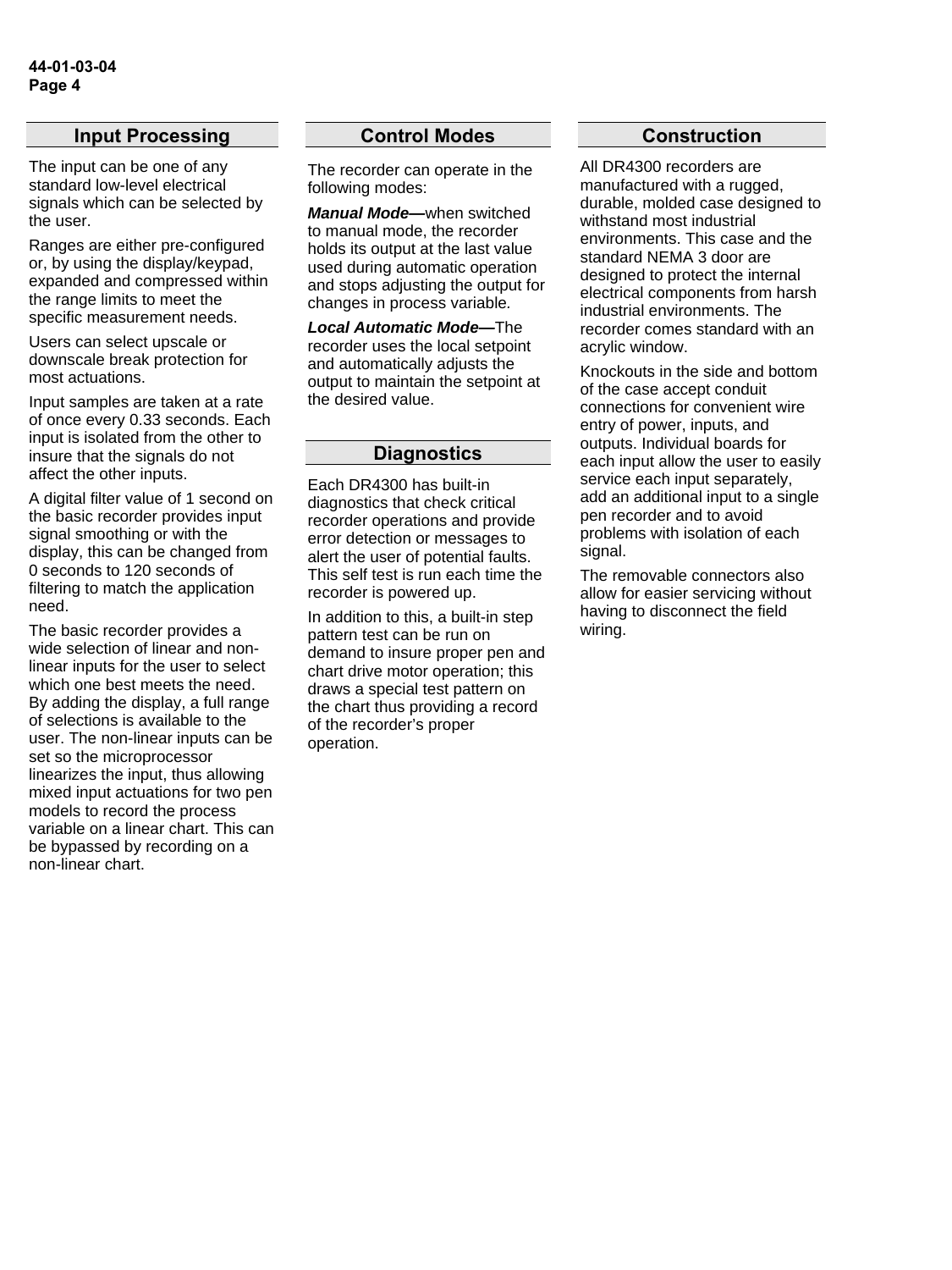### **Specifications**

| <b>Performance</b>                                                                  |                                                          |                                                              |                                                         |                    |                                                           |                                                    |                                             |
|-------------------------------------------------------------------------------------|----------------------------------------------------------|--------------------------------------------------------------|---------------------------------------------------------|--------------------|-----------------------------------------------------------|----------------------------------------------------|---------------------------------------------|
| <b>Number of Inputs</b><br>One pen model: One input<br>Two pen model: Two inputs    |                                                          |                                                              |                                                         |                    |                                                           |                                                    |                                             |
|                                                                                     |                                                          |                                                              | <b>TYPICAL ACCURACY</b>                                 |                    |                                                           |                                                    |                                             |
| <b>Types of Input</b><br><b>Actuations</b>                                          | Range                                                    |                                                              | Reference Accuracy*<br>with<br><b>Field Calibration</b> |                    | Reference Accuracy*<br>with<br><b>Factory Calibration</b> |                                                    | <b>Temp Stability</b><br>± Degrees<br>Error |
|                                                                                     | °F                                                       | $\rm ^{\circ}C$                                              | ± °F                                                    | $\pm$ °C           | $±$ °F                                                    | $±$ °C                                             | Per 1 Degree ∆T                             |
| <b>Thermocouples</b><br>B                                                           | 105 to 3300<br>150 to 500<br>500 to 1000<br>1000 to 3300 | 41 to 1816<br>66 to 260<br>260 to 538<br>538 to 1815         | 56.0<br>12.0<br>6.0                                     | 32.0<br>6.6<br>3.4 | 37<br>18                                                  | 21<br>10                                           | 4.00<br>1.00<br>0.40                        |
| E                                                                                   | -454 to 1832<br>$-454$ to $-202$<br>$-202$ to 1832       | $-270$ to 1000<br>$-270$ to $-130$<br>$-130$ to $1000$       | 72.0<br>4.0                                             | 40.0<br>2.2        | 79<br>14                                                  | 44<br>8                                            | 1.40<br>0.70                                |
| $E$ (low)                                                                           | $-200$ to 1100                                           | $-129$ to 593                                                | 2.0                                                     | 1.2                | 11                                                        | 6                                                  | 0.40                                        |
| J                                                                                   | 0 to 1600                                                | $-18$ to 871                                                 | 3.2                                                     | 1.8                | $\overline{7}$                                            | $\overline{4}$                                     | 0.15                                        |
| J (low)                                                                             | 20 to 770                                                | $-7$ to 410                                                  | 1.6                                                     | 1.0                | $6\phantom{1}6$                                           | 3                                                  | 0.08                                        |
| K                                                                                   | -320 to 2500                                             | $-196$ to 1371                                               | 4.8                                                     | 2.8                | 9                                                         | 5                                                  | 0.15                                        |
| $K$ (low)                                                                           | $-20$ to $1000$                                          | $-29$ to 538                                                 | 2.0                                                     | 1.2                | $\overline{7}$                                            | $\overline{4}$                                     | 0.10                                        |
| Ni-Ni Moly                                                                          | 32 to 2500<br>32 to 500<br>500 to 2500                   | 0 to 1317<br>0 to 260<br>260 to 1371                         | 3.0<br>2.0                                              | 1.6<br>1.2         | 12<br>9                                                   | 7<br>5                                             | 0.21<br>0.14                                |
| Nicrosil-Nisil                                                                      | 0 to 2372                                                | $-18$ to 1200                                                | 4.2                                                     | 2.4                | 11                                                        | 6                                                  | 0.20                                        |
| R                                                                                   | 0 to 3100<br>0 to 500<br>500 to 3100                     | $-18$ to 1704<br>$-18$ to 260<br>260 to 1704                 | 8.0<br>4.0                                              | 4.4<br>2.2         | 26<br>13                                                  | 14<br>$\overline{7}$                               | 0.50<br>0.21                                |
| $\mathbb S$                                                                         | 0 to 3100<br>0 to 500<br>500 to 3100                     | $-18$ to 1704<br>$-18$ to 260<br>260 to 1704                 | 8.0<br>4.0                                              | 4.4<br>2.2         | 23<br>13                                                  | 13<br>$\overline{7}$                               | 0.50<br>0.21                                |
| $\mathsf T$                                                                         | $-420$ to $700$                                          | $-251$ to 371                                                | 3.2                                                     | 1.8                | 13                                                        | $\overline{7}$                                     | 0.15                                        |
| T (low)                                                                             | $-200$ to 600                                            | $-129$ to 316                                                | 1.6                                                     | 1.0                | $\overline{7}$                                            | $\overline{4}$                                     | 0.15                                        |
| <b>W5W26</b>                                                                        | 0 to 4200<br>0 to 600<br>600 to 3600<br>3600 to 4200     | $-18$ to 2316<br>$-18$ to 316<br>316 to 1982<br>1982 to 2316 | 5.6<br>5.2<br>6.4                                       | 3.2<br>3.0<br>3.6  | 19<br>13<br>27                                            | 11<br>$\overline{7}$<br>15                         | 1.00<br>0.50<br>0.20                        |
| <b>RTD</b><br>Platinum<br>100 ohms**<br>100 ohms<br>$(low)^{**}$<br>100 ohms (T)*** | $-300$ to $900$<br>$-130$ to 392<br>$-238$ to 482        | $-184$ to 482<br>$-90$ to $200$<br>$-150$ to 250             | 1.6<br>1.2<br>1.2                                       | 1.0<br>0.6<br>0.6  | 4<br>3<br>3                                               | $\boldsymbol{2}$<br>$\sqrt{2}$<br>$\boldsymbol{2}$ | 0.15<br>0.15<br>0.15                        |

\*Includes reference junction calibration of  $\pm$  0.01 degrees using the standard "ice bath" method of calibration. Factory calibration at reference  $\pm$  1.2 °F. Note that factory calibration may have typical variations of  $\pm$  150 microvolts or  $\pm$  0.6 ohms for RTDs which means recalibration may be required to achieve stated accuracy.

\*\*IEC Alpha = 0.00385

 $***$ Alpha = 0.00391

**NOTE: Field Calibration requires model with display.**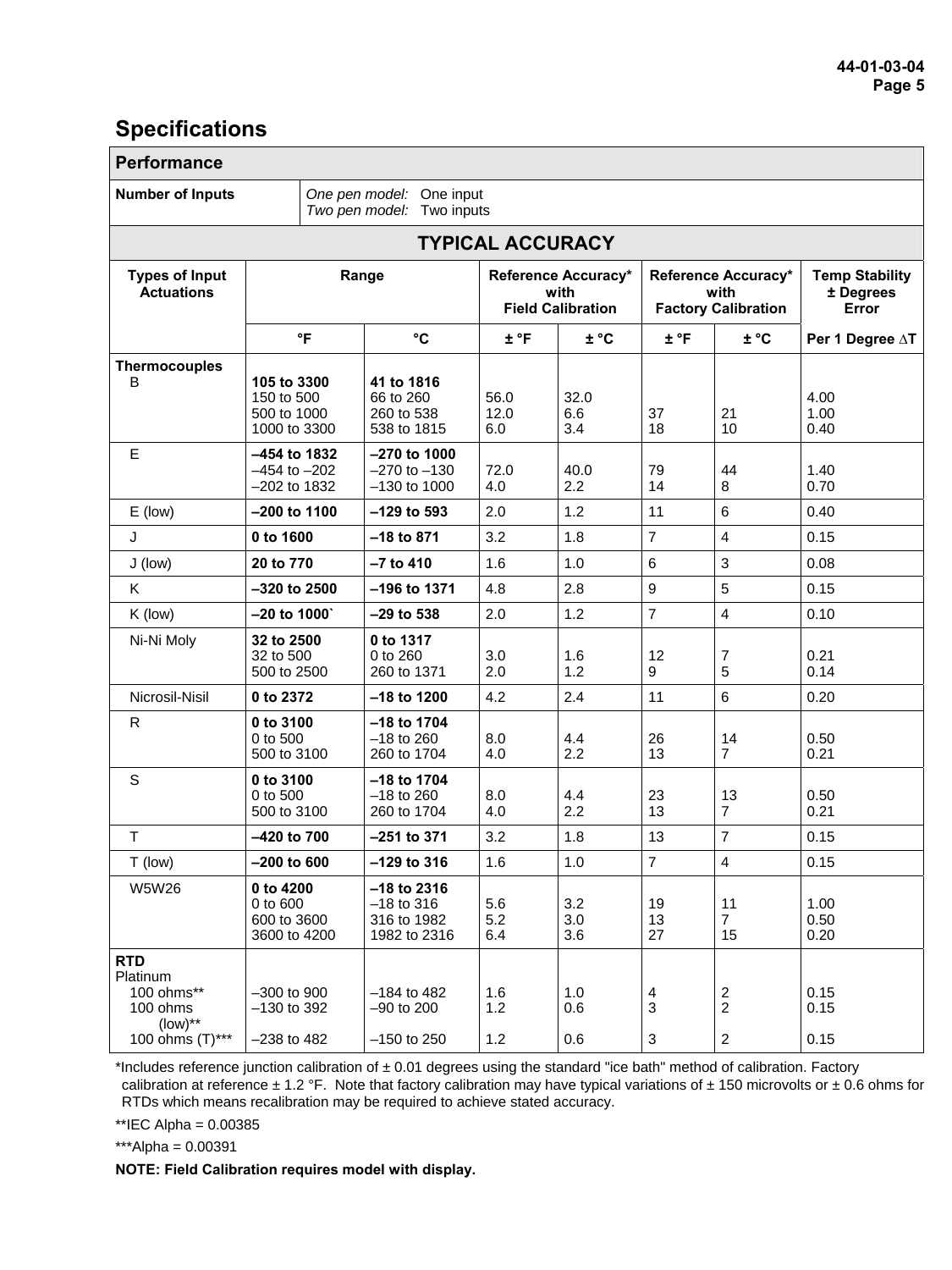| Performance, continued                                                                                                                                                                                                                    |                                                                                                         |                                                                                                                                                                                                                                                                                               |                                                         |                                                             |                                                                    |  |  |
|-------------------------------------------------------------------------------------------------------------------------------------------------------------------------------------------------------------------------------------------|---------------------------------------------------------------------------------------------------------|-----------------------------------------------------------------------------------------------------------------------------------------------------------------------------------------------------------------------------------------------------------------------------------------------|---------------------------------------------------------|-------------------------------------------------------------|--------------------------------------------------------------------|--|--|
| <b>REFERENCE ACCURACY</b>                                                                                                                                                                                                                 |                                                                                                         |                                                                                                                                                                                                                                                                                               |                                                         |                                                             |                                                                    |  |  |
| <b>Types of Input</b><br><b>Actuations</b>                                                                                                                                                                                                |                                                                                                         | Range                                                                                                                                                                                                                                                                                         | Reference Accuracy*<br>with<br><b>Field Calibration</b> | Reference Accuracy*<br>with<br><b>Factory Calibration</b>   | <b>Temp Stability</b><br>± Degrees<br>Error<br>Per 1 Degree AT     |  |  |
| Linear<br>Milliamperes dc                                                                                                                                                                                                                 |                                                                                                         | 0 to 20<br>4 to 20                                                                                                                                                                                                                                                                            | 40 µA<br>32 µA                                          | 80 µA<br>80 µA                                              | 0.011 %/°F<br>0.011 %/°F                                           |  |  |
| Millivolts dc<br>0 to 10<br>0 to 100<br>0 to 200                                                                                                                                                                                          |                                                                                                         | $20 \mu V$<br>200 µV<br>400 µV                                                                                                                                                                                                                                                                | $50 \mu A$<br>500 µA<br>1.0 <sub>mV</sub>               | 0.011 %/°F<br>0.011 %/°F<br>0.011 %/°F                      |                                                                    |  |  |
| Volts dc                                                                                                                                                                                                                                  | $0$ to 1<br>$0$ to $2$<br>$0$ to $5$<br>$1$ to $5$<br>0 to 10                                           |                                                                                                                                                                                                                                                                                               | 2 mV<br>4 mV<br>$10 \text{ mV}$<br>8 mV<br>20 mV        | 5mV<br>$10 \text{ mV}$<br>25 mV<br>20 mV<br>$50 \text{ mV}$ | 0.011 %/°F<br>0.011 %/°F<br>0.011 %/°F<br>0.011 %/°F<br>0.011 %/°F |  |  |
| <b>Design</b>                                                                                                                                                                                                                             |                                                                                                         |                                                                                                                                                                                                                                                                                               |                                                         |                                                             |                                                                    |  |  |
|                                                                                                                                                                                                                                           | <b>Minimum Input Span</b><br>Range is fully configurable within span limitation of the sensing element. |                                                                                                                                                                                                                                                                                               |                                                         |                                                             |                                                                    |  |  |
| Input Impedance                                                                                                                                                                                                                           |                                                                                                         | $mA$ dc: 250 ohms<br>Vdc: 200 K ohms<br>RTD: 13.3 K ohms<br>All Others: 10 Megohms                                                                                                                                                                                                            |                                                         |                                                             |                                                                    |  |  |
| <b>Span Step Response</b><br><b>Time</b>                                                                                                                                                                                                  |                                                                                                         | 7 seconds maximum                                                                                                                                                                                                                                                                             |                                                         |                                                             |                                                                    |  |  |
| <b>Reproducibility</b>                                                                                                                                                                                                                    |                                                                                                         | 0.1 percent of span                                                                                                                                                                                                                                                                           |                                                         |                                                             |                                                                    |  |  |
| <b>Sampling Rate</b>                                                                                                                                                                                                                      |                                                                                                         | Input sampled every 1/3 seconds                                                                                                                                                                                                                                                               |                                                         |                                                             |                                                                    |  |  |
| <b>Input Filter</b><br>Without Display: Analog with time constant of 3 seconds and digital with time constant of 1<br>second.<br>With Display: Analog with time constant of 3 seconds and digital adjustable 0 seconds to 120<br>seconds. |                                                                                                         |                                                                                                                                                                                                                                                                                               |                                                         |                                                             |                                                                    |  |  |
| <b>Digital Displays</b><br>(Optional)                                                                                                                                                                                                     |                                                                                                         | Vacuum fluorescent, alphanumeric<br>An upper four-digit display dedicated to the process variable or setpoint.<br>Alternate information displayed during configuration.<br>A six-digit lower display shows key selected operating parameters. Also provides guidance<br>during configuration. |                                                         |                                                             |                                                                    |  |  |
| <b>Modes of Operation</b>                                                                                                                                                                                                                 |                                                                                                         | Manual<br>Automatic with local set point                                                                                                                                                                                                                                                      |                                                         |                                                             |                                                                    |  |  |

\*Includes reference junction calibration of  $\pm$  0.01 degrees using the standard "ice bath" method of calibration. Factory calibration at reference  $\pm$  1.2 °F. Note that factory calibration may have typical variations of  $\pm$  150 microvolts or  $\pm$  0.6 ohms for RTDs which means recalibration may be required to achieve stated accuracy.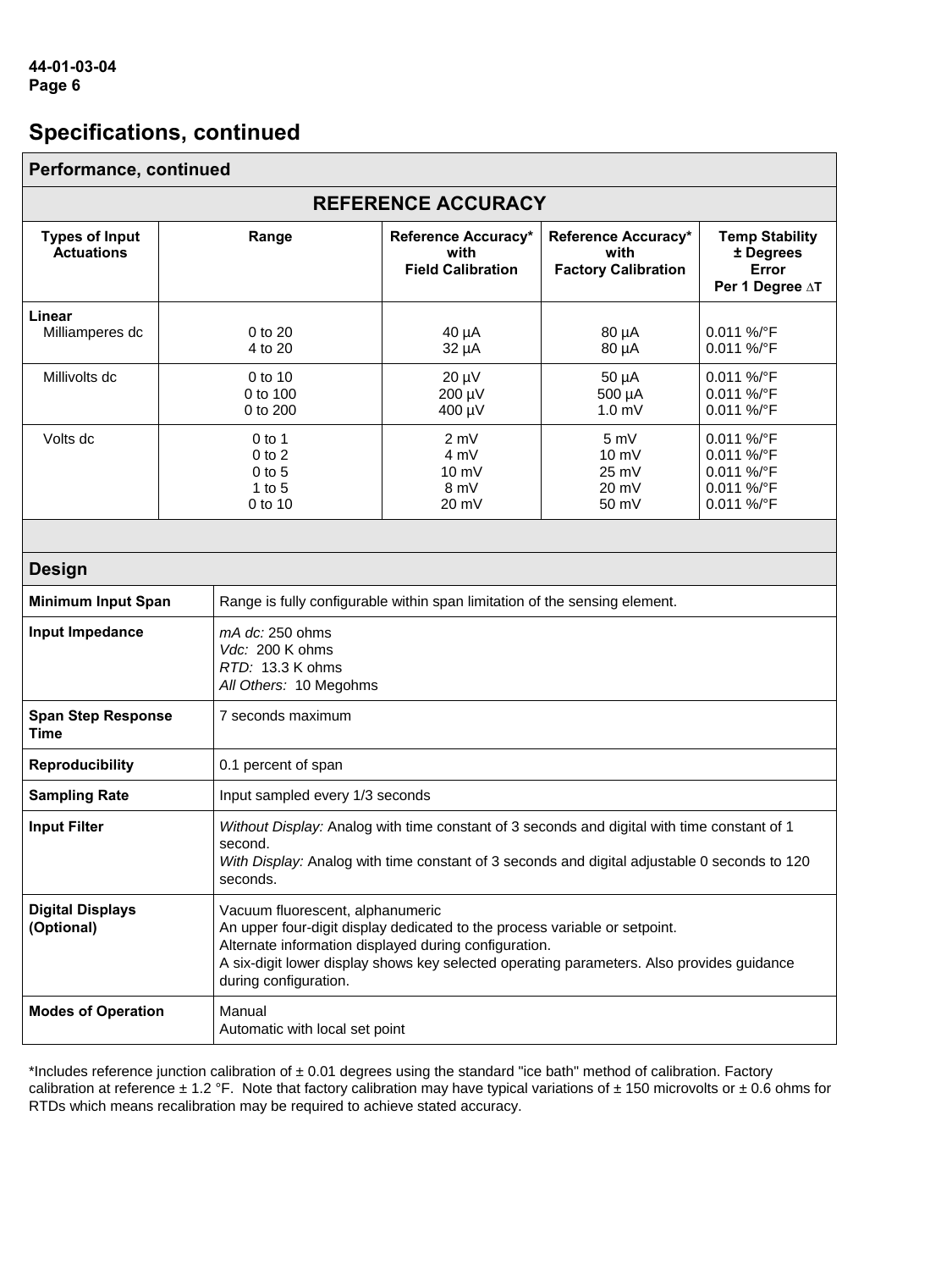| Design, continued        |                                                                                                                                                                                                                                                                                                                                                                                                                                                                                                                                                                                                                                                                                                                                                                                                                                                                                                                                                                                                                                                                                                                                                                                                                                                                                                                                                                                                                                                                                                                                                                                                                                                                                                                                                                                                                                                                                                                                                                                          |
|--------------------------|------------------------------------------------------------------------------------------------------------------------------------------------------------------------------------------------------------------------------------------------------------------------------------------------------------------------------------------------------------------------------------------------------------------------------------------------------------------------------------------------------------------------------------------------------------------------------------------------------------------------------------------------------------------------------------------------------------------------------------------------------------------------------------------------------------------------------------------------------------------------------------------------------------------------------------------------------------------------------------------------------------------------------------------------------------------------------------------------------------------------------------------------------------------------------------------------------------------------------------------------------------------------------------------------------------------------------------------------------------------------------------------------------------------------------------------------------------------------------------------------------------------------------------------------------------------------------------------------------------------------------------------------------------------------------------------------------------------------------------------------------------------------------------------------------------------------------------------------------------------------------------------------------------------------------------------------------------------------------------------|
| <b>Indicators</b>        | Channel PV display (INP 1 or 2)<br>Controller output (OUT 1 or 2)<br>Temperature unit (F or C)<br>Controller's mode (A or M)<br>Active Setpoint $[L = SP1$ active; $R = SP2(S2)$ active]                                                                                                                                                                                                                                                                                                                                                                                                                                                                                                                                                                                                                                                                                                                                                                                                                                                                                                                                                                                                                                                                                                                                                                                                                                                                                                                                                                                                                                                                                                                                                                                                                                                                                                                                                                                                 |
| <b>Controller Output</b> | <b>On-Off or Time Proportional</b><br>One SPDT electromechanical relay. Control action can be set for direct or reverse.<br>For Limit Controller: SPDT electromechanical output.<br>Electromechanical Relay Contact Ratings:<br>Resistive Load: 5 A @ 120 Vac, 2.5 A @ 240 Vac<br>Inductive Load: 50 VA @ 120 Vac or 240 Vac<br>Solid State Relay Contact Rating: 0.8 A @ 120 Vac<br>Open Collector Output Contact Rating: 12 mA @ 24 Vdc<br>Time Proportional Relay Resolution: 3.33 mSec.<br>Cycle Time: 1 second to 120 seconds<br><b>Current Proportional</b><br>21 mA dc maximum into a negative or positive grounded or non-grounded load of 0<br>ohms to 600 ohms. Output range can be set between 4 mA and 20 mA, and as direct or<br>reverse action.<br>Resolution: 11 bits<br>Accuracy: 0.5 % Full Scale<br><b>Time Proportional Duplex</b><br>Variation of time proportional for Heat/Cool applications. Uses two relay contacts with<br>adjustable deadband that is split at 50 % controller output.<br><b>Current Duplex and Time/Current Duplex</b><br>Variation of time proportional duplex for Heat/Cool applications. Time proportional output<br>(heat or cool) is a SPST relay. Current proportional output (heat or cool) is a 4 mA to 20<br>mA signal that can be fed into a negative or positive grounded load of 0 ohms to 600<br>ohms and is operational over 50 % of range or the entire range.<br>Time Proportional Relay Resolution: 3.33 mSec.<br><b>Relay Contact Ratings:</b><br>Resistive Load: 5 A @ 120 Vac, 2.5 A @ 240 Vac<br>Inductive Load: 50 VA @ 120 Vac or 240 Vac<br>Cycle Time: 1 second to 120 seconds<br><b>Current Proportional:</b><br>Resolution: 11 bits<br>Accuracy: 0.5 % full scale<br><b>Action</b><br>Direct or Reverse<br><b>Output Limits</b><br>0 % to 100 % Relay Output<br>-5 % to 105 % Current<br><b>Deadband</b><br>$-5$ % to 25 % Time Relay<br>0 % to 25 % On-Off Duplex<br><b>Hysteresis</b><br>0 % to 100 % of PV span |
| Case                     | Molded, foamed-Noryl* with gasketed door to meet NEMA 3 enclosure requirements.                                                                                                                                                                                                                                                                                                                                                                                                                                                                                                                                                                                                                                                                                                                                                                                                                                                                                                                                                                                                                                                                                                                                                                                                                                                                                                                                                                                                                                                                                                                                                                                                                                                                                                                                                                                                                                                                                                          |

\*Registered Trademark — General Electric Co.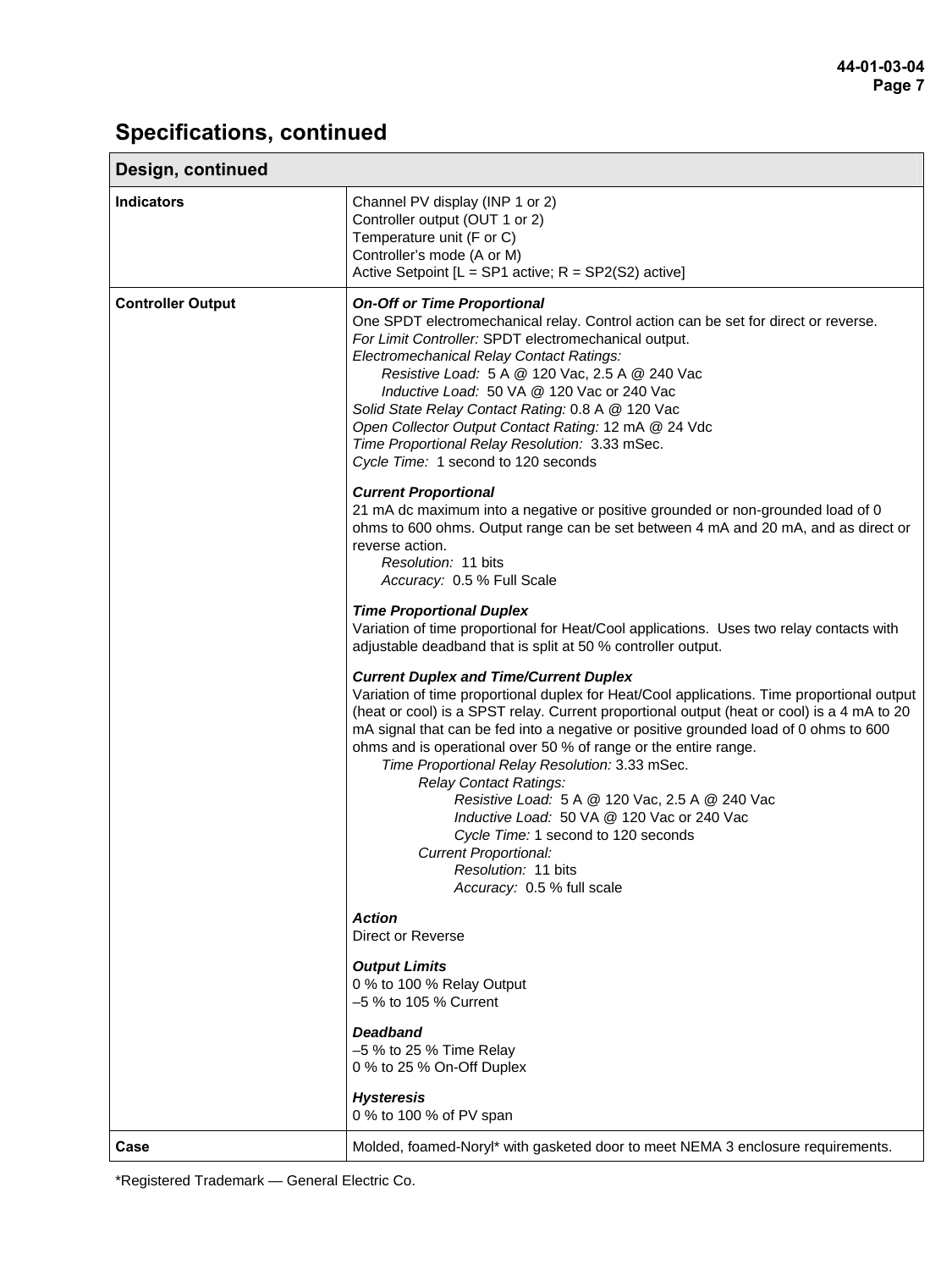| Design, continued                                |                                                                                                                                                                                                                                                                                       |  |  |  |
|--------------------------------------------------|---------------------------------------------------------------------------------------------------------------------------------------------------------------------------------------------------------------------------------------------------------------------------------------|--|--|--|
| Pen                                              | Disposable fiber-tip ink cartridge, line length per cartridge more than 1000 ft (305 m)<br>One Pen: Purple<br>Two Pen: Purple (pen one) and red (pen two)                                                                                                                             |  |  |  |
|                                                  | NOTE: Only pen 1 (purple) is referenced to the chart time line.                                                                                                                                                                                                                       |  |  |  |
| <b>Chart</b>                                     | 10.24-inch (260 mm) diameter chart with standard preprinted markings and a calibrated<br>width of 4 inches (100 mm).                                                                                                                                                                  |  |  |  |
| <b>Wiring Connections</b>                        | Two piece wiring connectors inside case.                                                                                                                                                                                                                                              |  |  |  |
| Color                                            | Case: Black<br>Door: Gray (standard); Caribbean blue (optional)<br>Window: Acrylic                                                                                                                                                                                                    |  |  |  |
| <b>Approval Bodies</b>                           | CE Mark, UL, CSA, FM Approved Limit Controller                                                                                                                                                                                                                                        |  |  |  |
| <b>Dimensions</b>                                | See Figure 2.                                                                                                                                                                                                                                                                         |  |  |  |
| Weight                                           | 12 lb. (5.4 kg)                                                                                                                                                                                                                                                                       |  |  |  |
| <b>Mounting</b>                                  | Panel, surface, or 2-inch pipe mounting                                                                                                                                                                                                                                               |  |  |  |
| <b>CE Conformity (Europe)</b><br>(Optional)      | This product is in conformity with the protection requirements of the following European<br>Council Directives: 73/23/EEC, the Low Voltage Directive, and 89/336/EEC, the EMC<br>Directive. Conformity of this product with any other "CE Mark" Directive(s) shall not be<br>assumed. |  |  |  |
| Product Classification:                          | Class I: Permanently Connected, Panel Mounted Industrial Control Equipment with<br>protective earthing (grounding). (EN 61010-1)                                                                                                                                                      |  |  |  |
| <b>Enclosure Rating:</b>                         | Panel Mounted Equipment, IP 00, this recorder must be panel mounted.<br>Terminals must be enclosed within the panel. Front panel IP 65 (IEC 529)                                                                                                                                      |  |  |  |
| Installation Category (Over-voltage<br>Category) | Category II: Energy-consuming equipment supplied from the fixed installation.<br>Local level appliances, and Industrial Control Equipment. (EN 61010-1)                                                                                                                               |  |  |  |
| <b>Pollution Degree:</b>                         | Pollution Degree 2: Normally non-conductive pollution with occasional conductivity<br>caused by condensation. (Ref. IEC 664-1)                                                                                                                                                        |  |  |  |
| <b>EMC Classification</b>                        | Group 1, Class A, ISM Equipment (EN 55011, emissions), Industrial Equipment (EN<br>50082-2, immunity)                                                                                                                                                                                 |  |  |  |
| Method of EMC Assessment                         | Technical File (TF)                                                                                                                                                                                                                                                                   |  |  |  |
| Declaration of Conformity                        | 51197639-000                                                                                                                                                                                                                                                                          |  |  |  |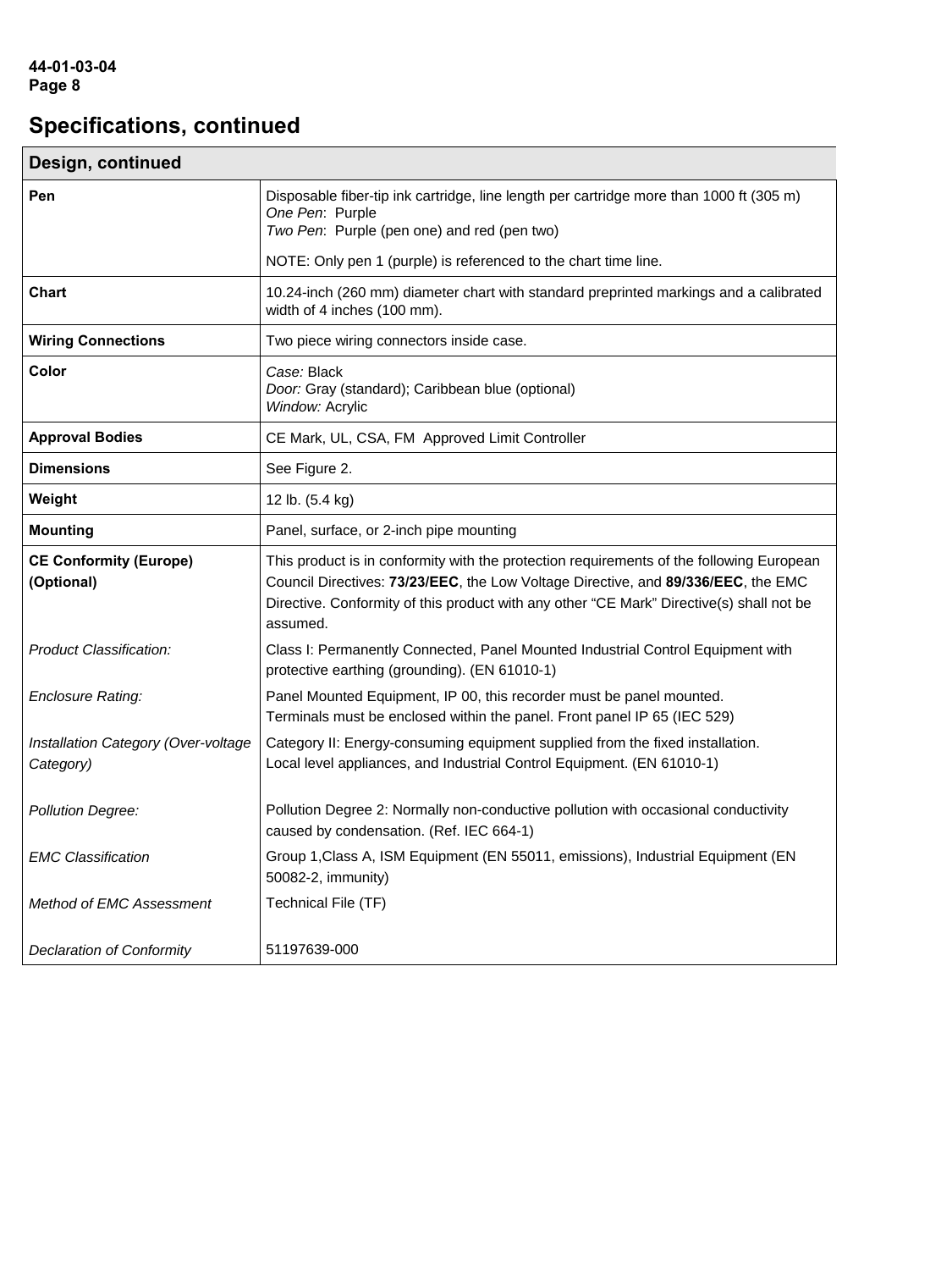| <b>Options</b>                                             |                                                                                                                                                                                                                                                                      |  |  |  |  |
|------------------------------------------------------------|----------------------------------------------------------------------------------------------------------------------------------------------------------------------------------------------------------------------------------------------------------------------|--|--|--|--|
| <b>Alarm Output</b>                                        | Two SPDT electromechanical relays, or solid state or open collector outputs for an<br>alarm.                                                                                                                                                                         |  |  |  |  |
|                                                            | Relay Contact Ratings:<br>Resistive Load: 5 A @ 120 Vac or 2.5 A @ 240 Vac<br>Inductive Load: 50 VA @ 120 Vac or 240 Vac                                                                                                                                             |  |  |  |  |
| <b>Tuning</b>                                              | PID tuning parameters of Gain or PB, Rate, Reset.                                                                                                                                                                                                                    |  |  |  |  |
| <b>Chart</b>                                               | For Basic Recorder chart speeds set as part of configuration for 8 hours, 12 hours,<br>24 hours or 7 days; with Display/Keypad speeds selectable from 1 hour to 744 hours.                                                                                           |  |  |  |  |
| Input                                                      | Display can be set for 0, 1 (XXX.X) or 2 (XX.XX) decimal position with Display/Keypad,<br>°F or °C units.                                                                                                                                                            |  |  |  |  |
|                                                            | Input range can be scaled from -999 to 9999 and bias of -999 to 9999.                                                                                                                                                                                                |  |  |  |  |
| <b>Sensor Burnout</b>                                      | Selectable for None, Up, or Down.                                                                                                                                                                                                                                    |  |  |  |  |
| <b>Totalizer (Optional)</b>                                | Totalizers (1 per pen); 6 digits displayed; resettable with Keypad or remote (digital)<br>input; rate can be set for seconds, minutes, hours, days, or millions per day, scale factor<br>by 10's from 1 to 1 x 10 <sup>8</sup> ; programmable low flow cutoff value. |  |  |  |  |
| <b>Alarms</b>                                              | Type: Based on PV or deviation, high or low state<br>Hysteresis: 0 % to 100 % of input span                                                                                                                                                                          |  |  |  |  |
| <b>Digital Inputs</b>                                      | Two digital inputs, dry contact                                                                                                                                                                                                                                      |  |  |  |  |
|                                                            | Use for Event Recording, Reset Totalizer, Timer, Switch to Setpoint 2, Switch to Manual<br>mode.                                                                                                                                                                     |  |  |  |  |
| <b>Through the Door External</b><br>Keypad                 | Six-button keypad to allow operator selections without opening the door.                                                                                                                                                                                             |  |  |  |  |
| <b>Modbus Communication</b>                                | Baud Rate: 19,200 maximum<br>Protocol: Modbus<br>Length of Link: 4,000 ft (1,219 m) maximum<br>Link Characteristics: Two-wire, Multidrop                                                                                                                             |  |  |  |  |
| <b>Setpoint Ramp/Soak</b><br><b>Programming (Optional)</b> | Allows configuration of up to four setpoint programs using a total of twenty-four<br>ramp and soak segments.                                                                                                                                                         |  |  |  |  |
|                                                            | Run or Hold of program is keyboard or remote switch selectable.                                                                                                                                                                                                      |  |  |  |  |
|                                                            | Each ramp segment can be configured to be run in Hours and Minutes or degrees per<br>minute.                                                                                                                                                                         |  |  |  |  |
|                                                            | Soak segments can have a guaranteed soak deviation which guarantees the time for<br>each soak and will not start until the PV is reached.                                                                                                                            |  |  |  |  |
| <b>Timer</b>                                               | Configurable time period of 0 to 99 hours, 59 minutes.                                                                                                                                                                                                               |  |  |  |  |
|                                                            | Alarm 1 is dedicated to be active at the end of the time-out period.                                                                                                                                                                                                 |  |  |  |  |
|                                                            | Timer "start" is selectable as either the RUN/HOLD key or Alarm 2.                                                                                                                                                                                                   |  |  |  |  |
|                                                            | The optional Digital Input can also be configured to start the Timer in addition to either<br>the keyboard or Alarm 2.                                                                                                                                               |  |  |  |  |
|                                                            | The Timer display is selectable as either time remaining or elapsed time.                                                                                                                                                                                            |  |  |  |  |
| <b>Transmitter Power</b>                                   | 24 Vdc with adjustment of $\pm$ 6 % (22.6 to 25.4)<br>100 mA maximum output                                                                                                                                                                                          |  |  |  |  |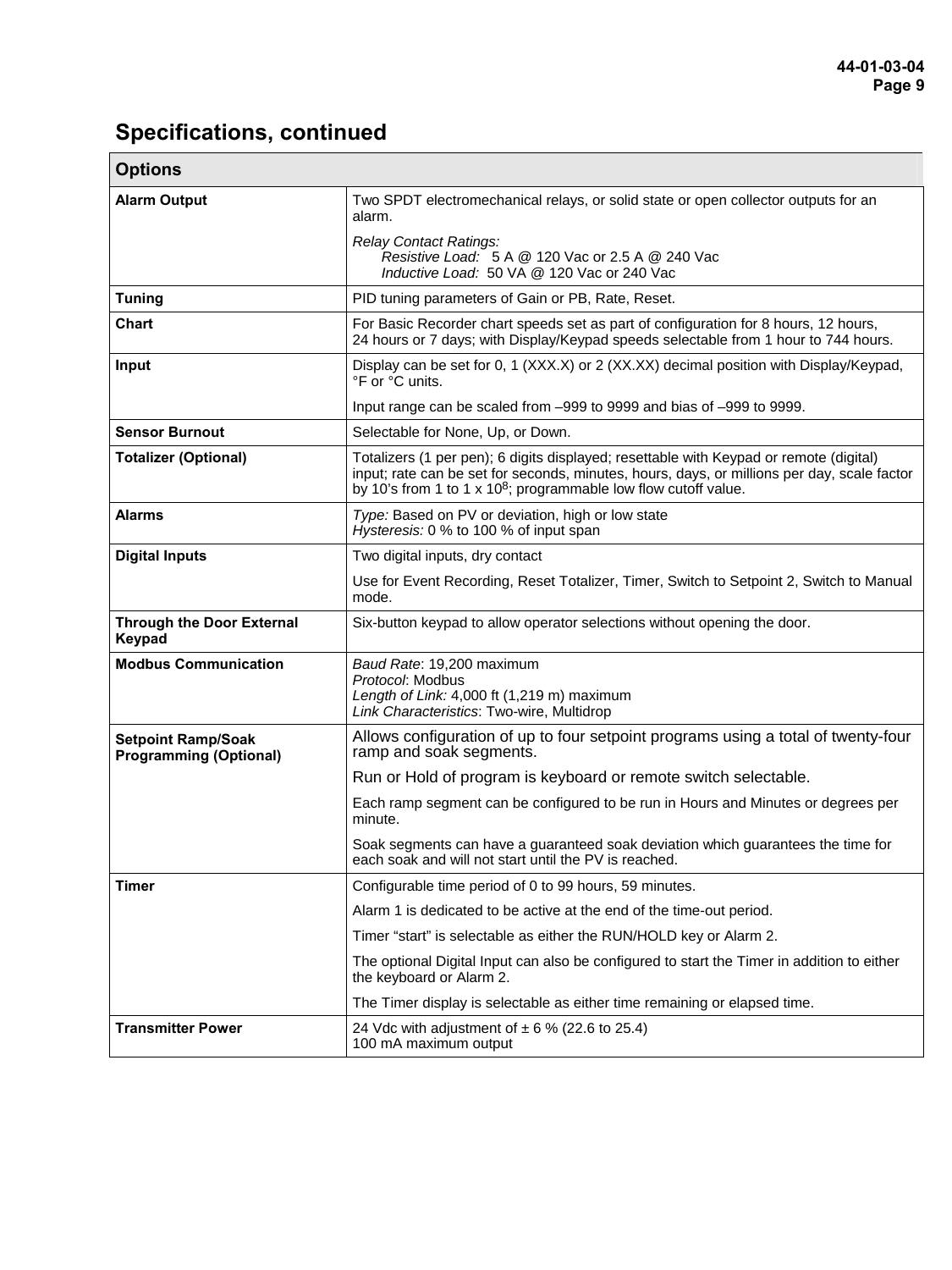| <b>Environmental and Operation Conditions</b>                                                                       |                                       |                                         |                                       |                                         |
|---------------------------------------------------------------------------------------------------------------------|---------------------------------------|-----------------------------------------|---------------------------------------|-----------------------------------------|
| <b>Parameter</b>                                                                                                    | <b>Reference</b>                      | Rated                                   | <b>Extreme</b>                        | <b>Transport and</b><br><b>Storage</b>  |
| <b>Ambient Temperature</b>                                                                                          | 67 °F to 77 °F<br>19 °C to 25 °C      | 58 °F to 131 °F<br>15 °C to 55 °C**     | 32 °F to 131 °F<br>0 °C to 55 °C**    | $-40$ °F to 151 °F<br>$-40$ °C to 66 °C |
| <b>Relative Humidity (% RH)</b>                                                                                     | $50 \pm 3^*$                          | 10 to 90*                               | $5$ to $90*$                          | 5 to 95*                                |
| <b>Vibration</b><br>Frequency (Hz)<br>Acceleration (g)                                                              | 0<br>0                                | $0$ to $70$<br>0.1                      | 0 to 200<br>0.5                       | $0$ to $200$<br>0.5                     |
| <b>Mechanical Shock</b><br>Acceleration (g)<br>Duration (ms)                                                        | 0<br>0                                | 30                                      | 5<br>30                               | 5<br>30                                 |
| <b>Mounting Position from Vertical</b><br><b>Tilted Forward</b><br><b>Tilted Backward</b><br>Tilted to Side $(\pm)$ | $5^\circ$<br>$5^{\circ}$<br>$5^\circ$ | $5^\circ$<br>$30^\circ$<br>$10^{\circ}$ | $5^\circ$<br>$90^\circ$<br>$20^\circ$ | Any<br>Any<br>Any                       |
| <b>Power Requirements</b><br>Voltage (VRMS)                                                                         | 120 $\pm$ 1 or 240 $\pm$ 1            | 100 to 240                              | 90 to 264                             | N/A                                     |
| Frequency (Hz)                                                                                                      | $60 \pm 0.21$ or<br>$50 + 0.21$       | 60 $\pm$ 1 or 50 $\pm$ 1                | 48 to 62                              | N/A<br>N/A                              |
| <b>Power Consumption</b>                                                                                            | 20 watts maximum                      |                                         |                                       |                                         |

\*The maximum rating only applies up to 104 °F (40 °C). For higher temperatures, the RH specification is derated to maintain constant moisture content.

\*\*122 °F (50 °C) is maximum temperature for recorder with UL Listing.

| <b>General Reference Data</b> |                                                                                                                                          |
|-------------------------------|------------------------------------------------------------------------------------------------------------------------------------------|
| <b>Stray Rejection</b>        | Common Mode Rejection Ratio: 120 dB or 1 LSB (whichever is greater) at 60 Hz with<br>maximum source impedance of 100 ohms.               |
|                               | Normal Mode Rejection Ratio: 60 dB with 100 % span peak to peak maximum at 60 Hz.                                                        |
| <b>Static Charge Effects</b>  | Exposed panel surface capable of withstanding a discharge from a 250 pf capacitor<br>charged to 10 KV through 100 ohms.                  |
| <b>RFI Susceptibility</b>     | Capable of withstanding an EMI-field generated from a 5-watt transmitter being held at 1<br>meter, and operating at 151.685 and 450 MHz. |
| <b>Line Noise Effects</b>     | Field terminals for connecting power line to recorder can withstand the IEEE Surge<br>Withstanding Capability Test to level of 2.5 KV.   |
| <b>Technical Assistance</b>   | Toll-free 800 number puts technical assistance only a phone call away.                                                                   |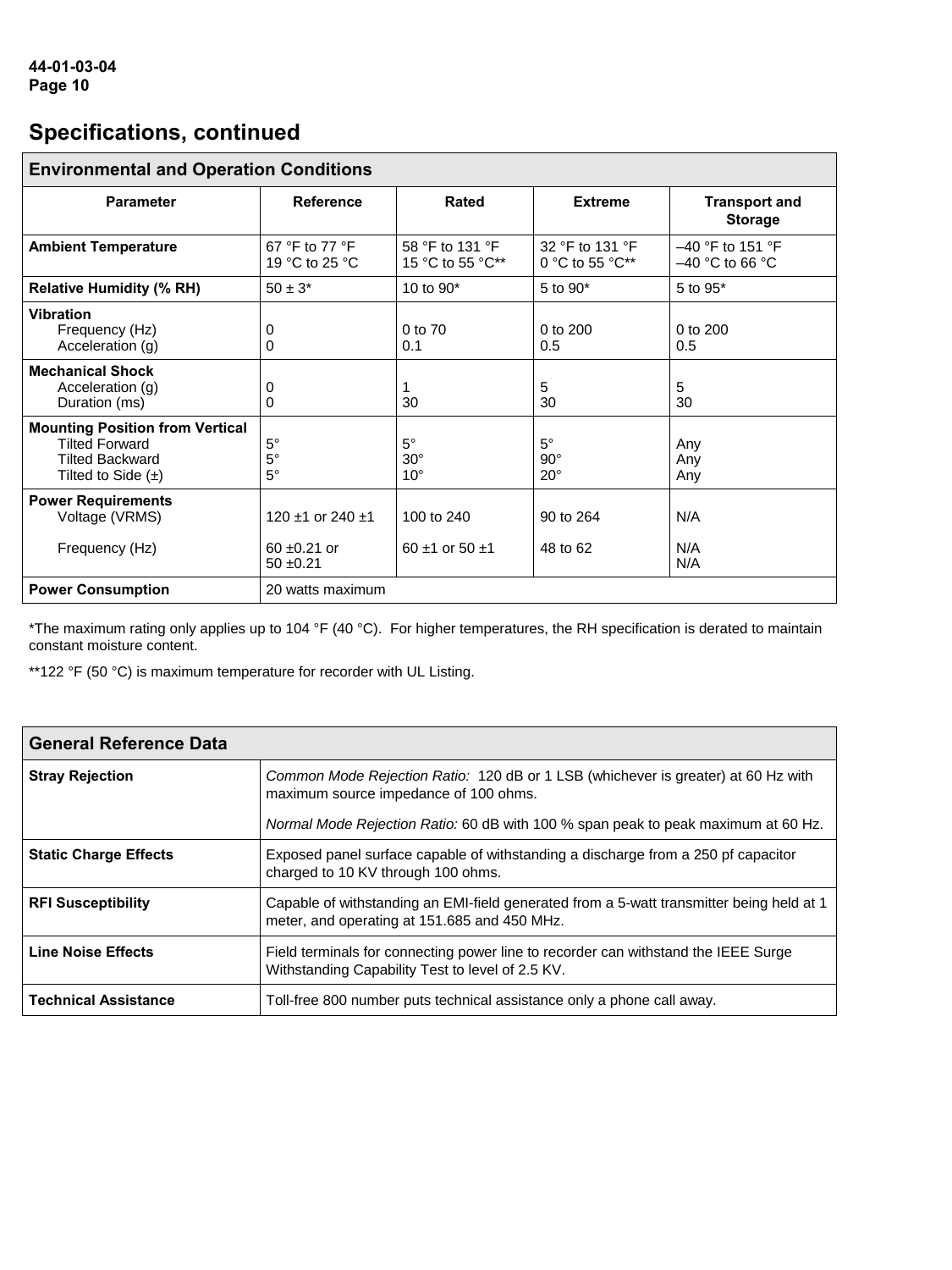#### **Dimensions**